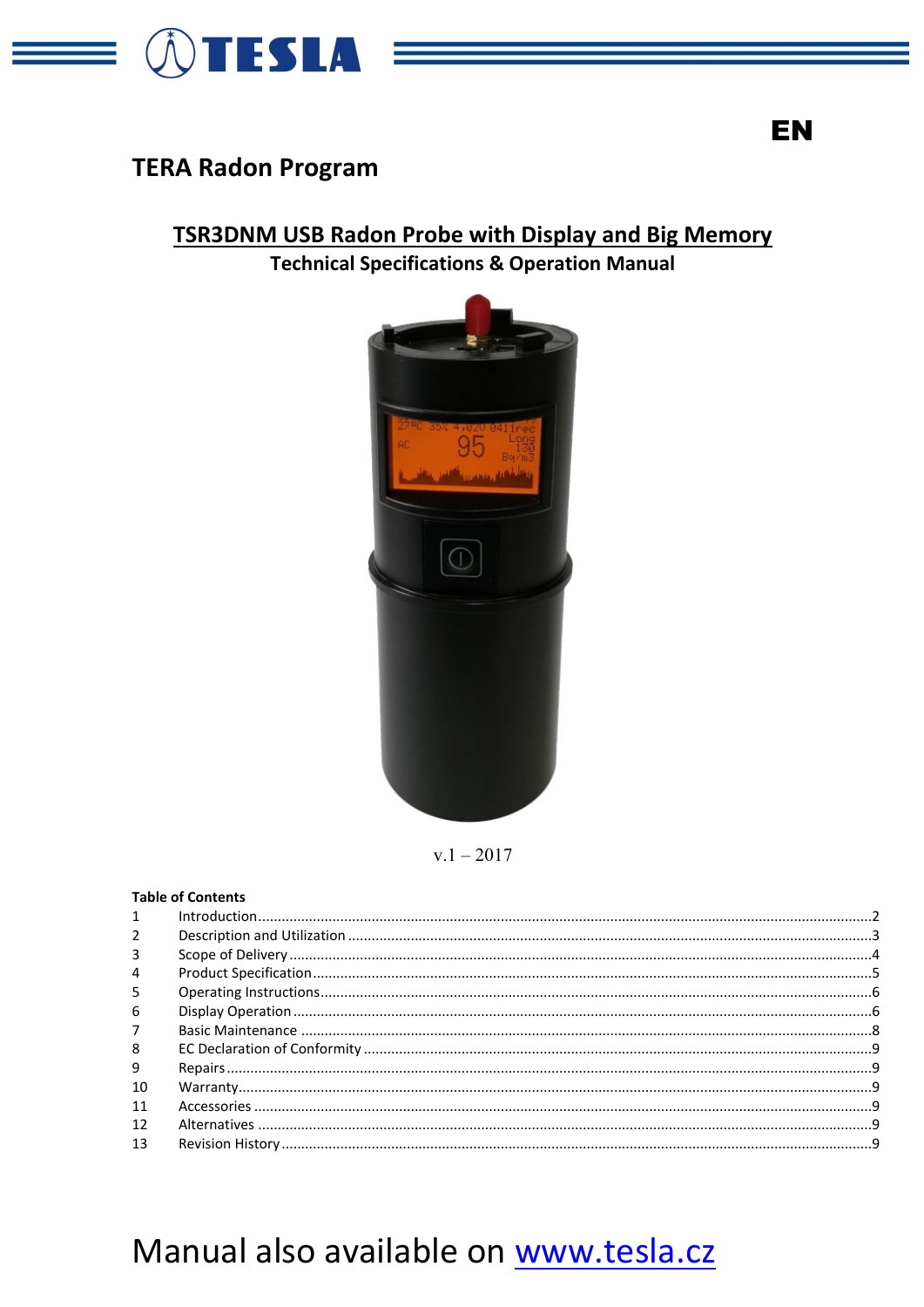#### **COPYRIGHT NOTICE**

No part of this document may be reproduced, republished, translated or digitalized in any form or by any means, without prior written permission of TESLA.

Information contained in this manual relates exclusively to the TERA system component specified on the title page. New versions and modifications may be developed without prior notice to current users. TESLA has made every attempt to provide you with complete, error-free and accurate information in this manual. TESLA is not liable for errors or omissions contained in this document, or for any damages however resulted from using or relying on any information contained herein. TESLA's liability for errors shall be strictly limited to correcting such errors and providing advisory services as described below.

Users should be familiar with operation basis of used product. If you experience any problems with your product, please contact us at:

> TESLA Rubeska 215/1 190 00 Prague 9 - Vysocany [www.tesla.cz](http://www.tesla.cz/)

# <span id="page-1-0"></span>1 Introduction

This document describes technical specifications and user operation of the TSR3DNM USB Radon Probe with Display and Big Memory.

Product was developed and manufactured in the Czech Republic. All rights reserved TESLA. Offer or delivery of products or services related to the product does not include transfer of ownership rights.

Before using the product, please read this manual carefully and understand all operating and safety precautions. Compliance with operational and safety precaution can prevent from damage to equipment or injuries to personnel. Operating and safety instructions in the document are marked as follows:

#### *Attention! This formatted text indicates the operating and safety instructions.*

The product may only be used in the specified manner and for its intended purpose. The product may be provided to third persons along with this documentation only.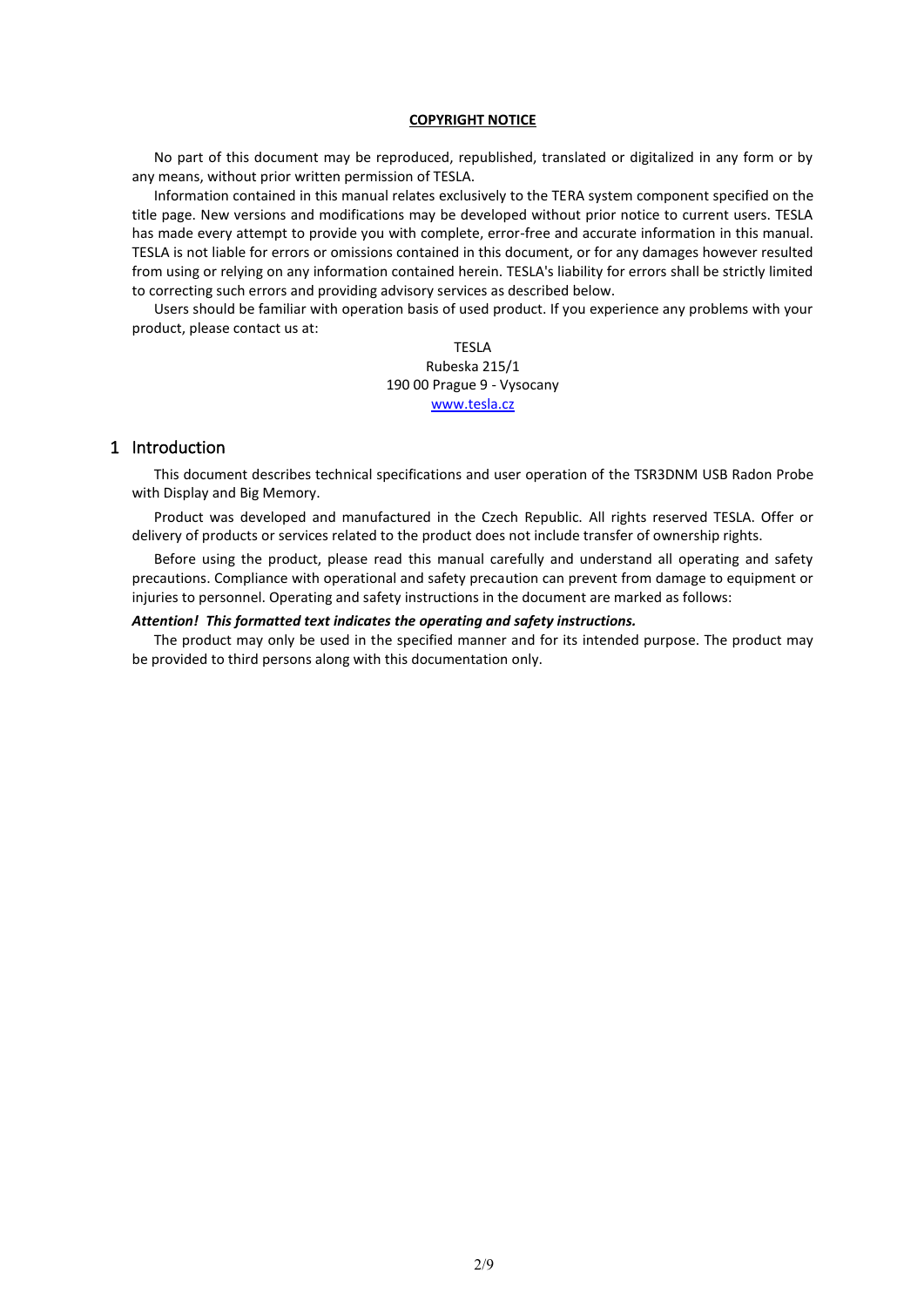#### <span id="page-2-0"></span>2 Description and Utilization



TSR3D is designed for continuous measuring of radon concentrations in buildings and results are also shown on display.

Portable probe basis is a measuring chamber with a semiconductor detector. Radon enters the chamber by diffusion through the input filter on the bottom of probe. The probe measures in autonomous and time continuous way. It processes results every 4-minute intervals and from this counts short-term moving average of radon concentration (1 hour moving average - average of 15 4-minute process intervals). It also counts long-term moving average of radon concentration (24 hours moving average). The probe saves time records of these radon concentration values including values of humidity and temperature within its internal memory (typically at an interval of 1 hour). Next saved value is time record of measuring energy spectrum (typically at an interval of 12 hours). All results are shown on display as well see paragraph ´Display Operation´.

The probe is random for location in measured place, but generally it is put on the bottom of the probe. Bottom of the probe cannot be covered. The probe can be switched on/off by switch. LEDs "STAT" and "CHRG" indicate current status of probe see ´Operation manual´ below.

The resulting values can be downloaded continuously during measurement or at once at the end of measurement. Data from the radon probe is downloaded to a PC directly via USB interface. Capacity of internal memory is almost unlimited.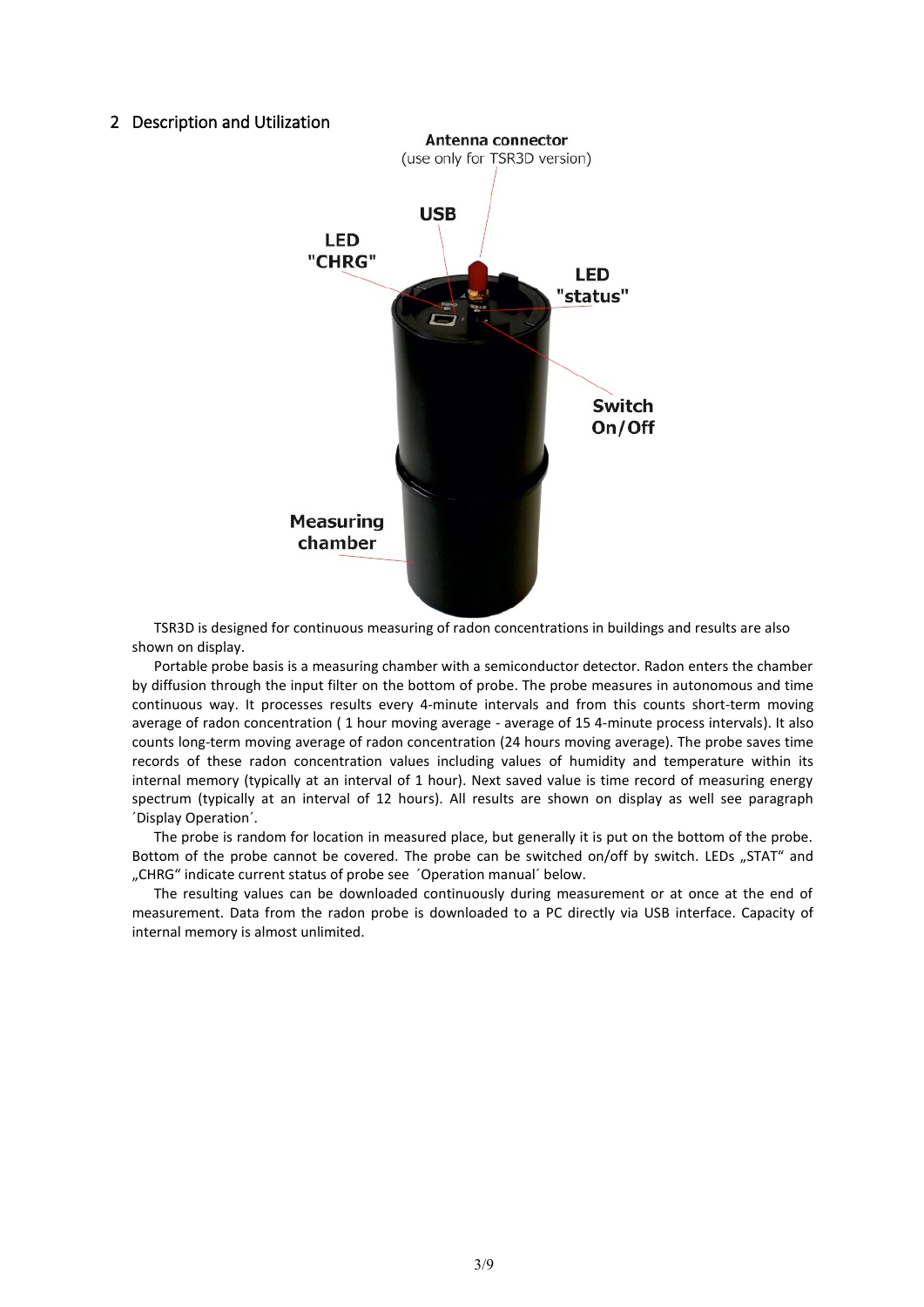#### **TSR4M Radon Probe can be operated by these ways:**

A) **Standalone probe** - Thanks to its independent battery power, portable radon measuring probe supports flexible placing options within monitored structures. Accumulator will last for more than 1 year after full charging. After switching on TSR4M immediately starts measuring and saving results into internal memory. The resulting values are downloaded after end of the measurement by B) way.



B) **Probe connected via USB** – Using usbRADONview app and USB cable is possible to download results to PC continuously during measurement or at once at the end of measurement. usbRADONview application, drivers and user manual is free downloaded on website: [http://www.tesla.cz/.](http://www.tesla.cz/)



# <span id="page-3-0"></span>3 Scope of Delivery

- TSR3DNM USB Radon Probe with display and big memory
- Power adapter 230VAC/5VDC
- USB cable A-B
- Probe holder
- <span id="page-3-1"></span>• Operation Manual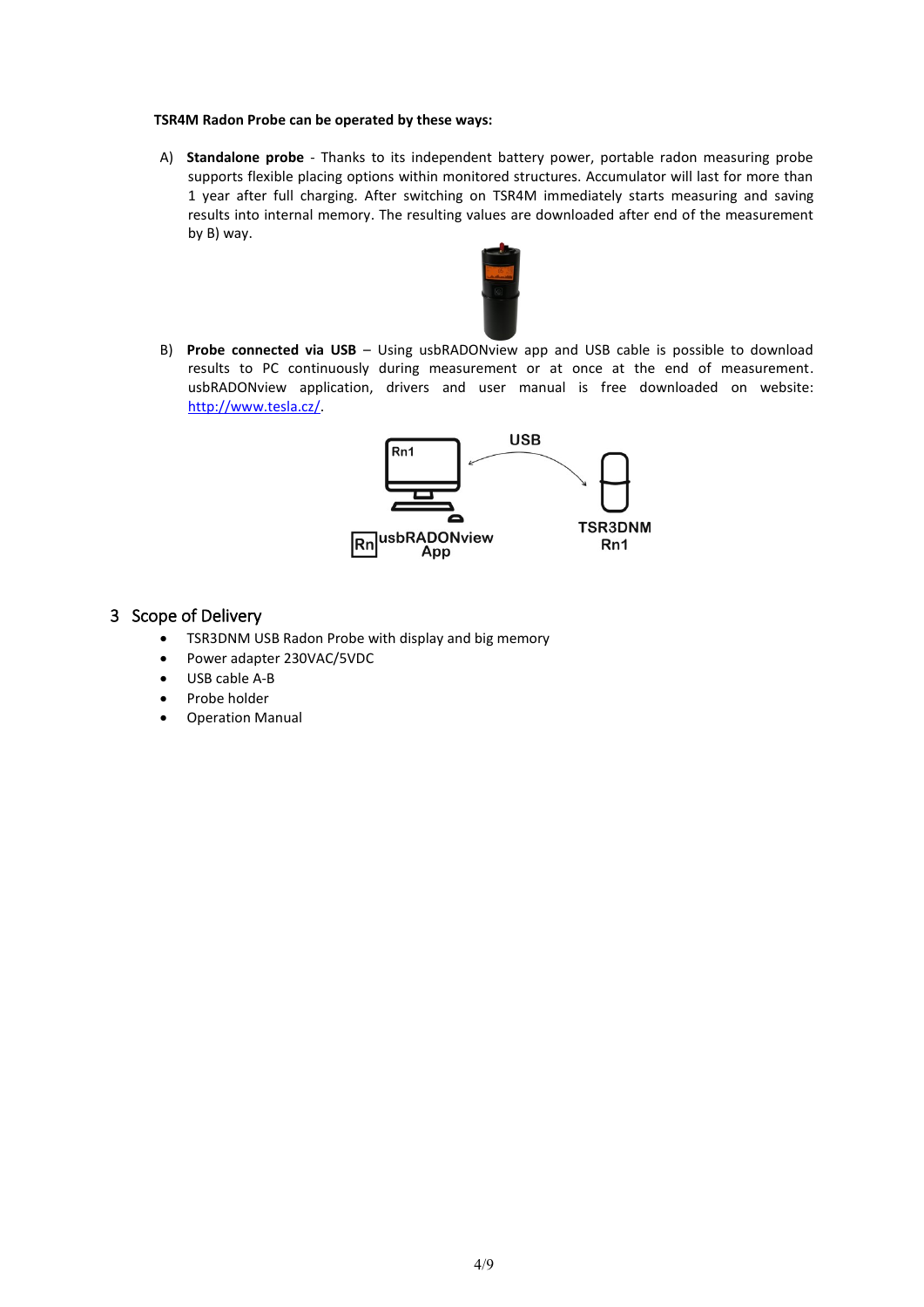# 4 Product Specification

| Product                                                | TSR3D Wireless and USB Radon Probe with display                                                 |
|--------------------------------------------------------|-------------------------------------------------------------------------------------------------|
| Type symbol                                            | 042 127 211 000                                                                                 |
| Average measurement sensitivity 0,25 count/hour/Bq.m-3 | (method RaA+RaC; 15°C ÷ 30°C; rel. hum. 20% ÷ 40%)                                              |
| Measuring range                                        | $MDA - 100 000 Bq/m^3;$                                                                         |
|                                                        | MDA = 100 Bq/m <sup>3</sup> per 1 hour or 20 Bq/m <sup>3</sup> per 24 hours                     |
| Measurement uncertainty                                | < 13% at 300 Bq/m <sup>3</sup> per 1 hour;<br>< 3% at 300 Bq/m <sup>3</sup> per 24 hour         |
| Measuring chamber capacity                             | 0,176 dm3                                                                                       |
| Response rate                                          | < 30 minutes (RaA); < 3 hours (RaA + RaC)                                                       |
| Radon records                                          | calculated from RaA (quicker, less sensitive)                                                   |
|                                                        | calculated form RaA + RaC (slower, more sensitive)                                              |
| Measuring relative humidity<br>range                   | $10 - 90 %$                                                                                     |
| Measuring temperature range                            | $-20$ to + 60 °C                                                                                |
| Records saving interval                                | 1-255 minutes, default 1 hour                                                                   |
| Results memory capacity                                | 29 999 985 records; 9 927 040 spectra                                                           |
| Powering                                               | internal rechargeble accumulator; charging via USB                                              |
| Accu life after full charging                          | >1 year (also depens on operating conditions)                                                   |
| Built-in display                                       | graphical, 128 x 64 pixels, orange                                                              |
| Current radon concentration<br>results                 | short-term (0,5 hour running average from RaA)                                                  |
|                                                        | long-term (24 hours running average from RaA + RaC)                                             |
| Dimension                                              | Ø 80 x 175 mm                                                                                   |
| Operating conditions                                   | Temperature: -10 °C to +40 °C                                                                   |
|                                                        | Recommended relative humidity: 10% - 75%                                                        |
|                                                        | Maximum working relative humidity: 0% - 99%                                                     |
|                                                        | * Increased humidity reduces the life of a charged battery.                                     |
|                                                        | * There must be no condensation of water in the chamber - erroneous<br>results                  |
| Detector life                                          | 50-100 million pulses;                                                                          |
|                                                        | that means at an average concentration of 1000 Bq / m3 -> 12 years;<br>10,000 Bq / m3 -> 1 year |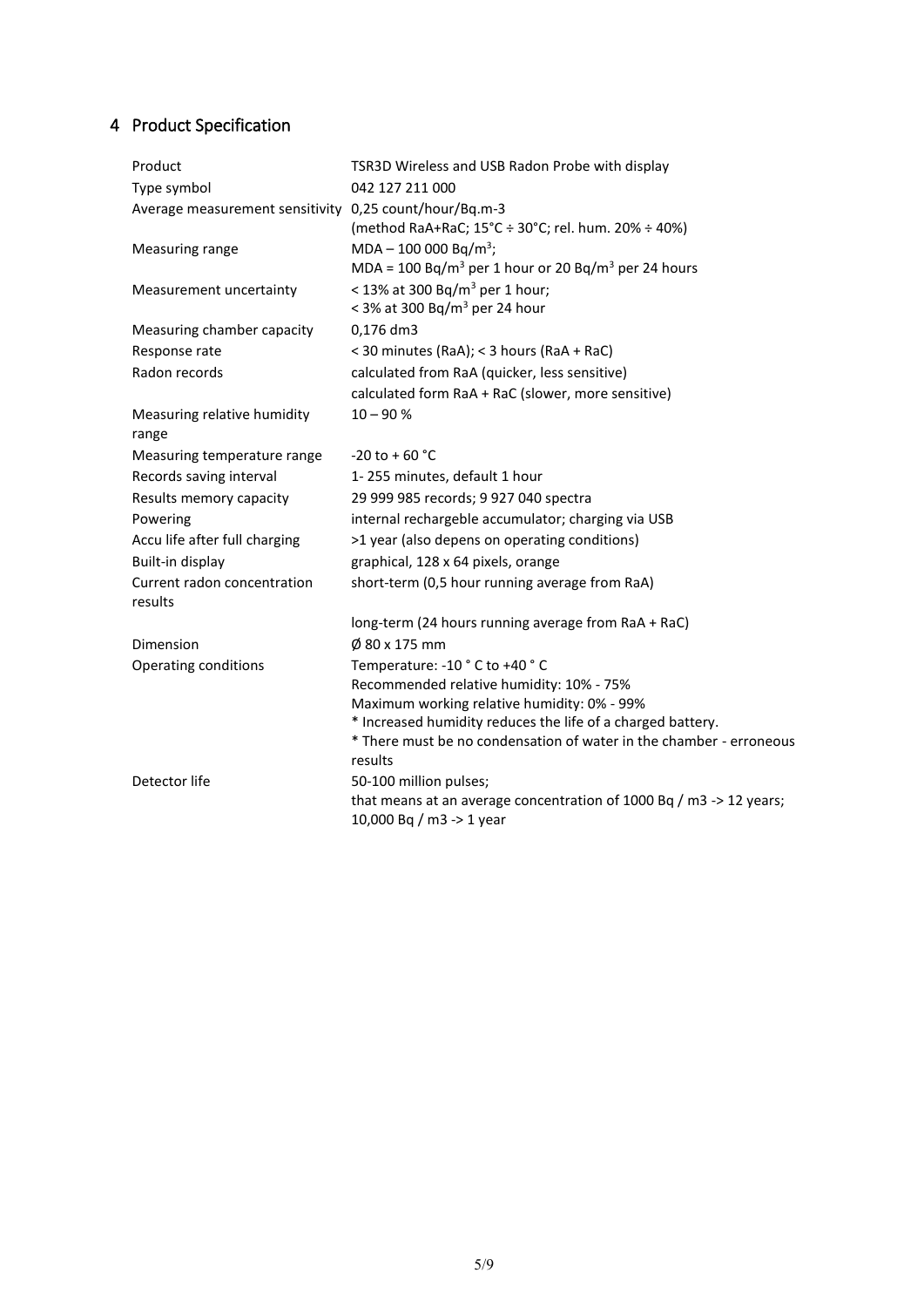# <span id="page-5-0"></span>5 Operating Instructions

#### **Switching on and off:**

 The probe measures radon concentration autonomously and communicates in wireless network only if the switch is in position "I"( switch on). The switching on is signalized by LED diode "STAT" according chart below.

If the switch is in position  $0.0$ " (switch off) the probe doesn't measure radon concentration and doesn't communicate in wireless network. In switching off mode the probe only keeps running real time for correct date and time of records in case of switch it on again. By switching off the probe doesn´t lose previous records of measurement. The switching on is signalized by LED diode "STAT" according chart below.

Download data from probe over USB is possible only if switch is in position "I"( switch on).

#### LED diode "STAT":

It signalizes status radon probe according to following chart:

| Color                       | <b>Description</b>                                                          |
|-----------------------------|-----------------------------------------------------------------------------|
| <b>Green blink 3x</b>       | Radon probe has just been turned on.                                        |
| <b>Green blink after 5s</b> | Radon probe measures and works correctly                                    |
| <b>Yellow blink 3x</b>      | Radon probe has just been turned off.                                       |
| <b>Green / Yellow</b>       | Radon probe measures but troubles are occur. - especially low capacity of   |
| blink after 5s              | accumulator. Warnings and errors are shown in PC application.               |
| No light, No blinking       | Radon probe doesn't measure or accumulator is empty or device is damaged.   |
|                             | Charging process of accumulator is described in chapter "Basic Maintenance/ |
|                             | Accumulator charging"                                                       |

#### **Power supply:**

According to operation method the radon probe can be supplied:

- 1) By internal accumulator for portable use Radon probe includes internal accumulator which is able to ensure autonomous operation of probe for more than 12 months without charging. Depends on climatic condition of probe use. Accumulator is charged with USB port and provided USB cable. The USB cable is possible to connect to PC or to delivered power adapter. Status of accumulator and charging process are described in paragraph ´Basic Maintenance/Accumulator charging´
- 2) By mains power supply 230V/50Hz for stationary use Radon probe is permanently supplied by delivered power adapter. Power adapter is connected to probe via provided USB cable. In case of blackout internal accumulator ensures UPS function.

#### **Configuration:**

Setting and configuration are realized by usbRADONview application. UsbRADONview application, drivers and user manual with detail configuration description are free downloaded on website: [http://www.tesla.cz/.](http://www.tesla.cz/)

## <span id="page-5-1"></span>6 Display Operation

Built-in display can continuous show measured result and basic parameters of probe. By reason of power saving the display isnt switched on permanently but it is switched on by pushing of button below display. By next pushing of button is changed screen on another in cyclic order. Approximately after 1 minute without pushing of the button the display is automatically switched off.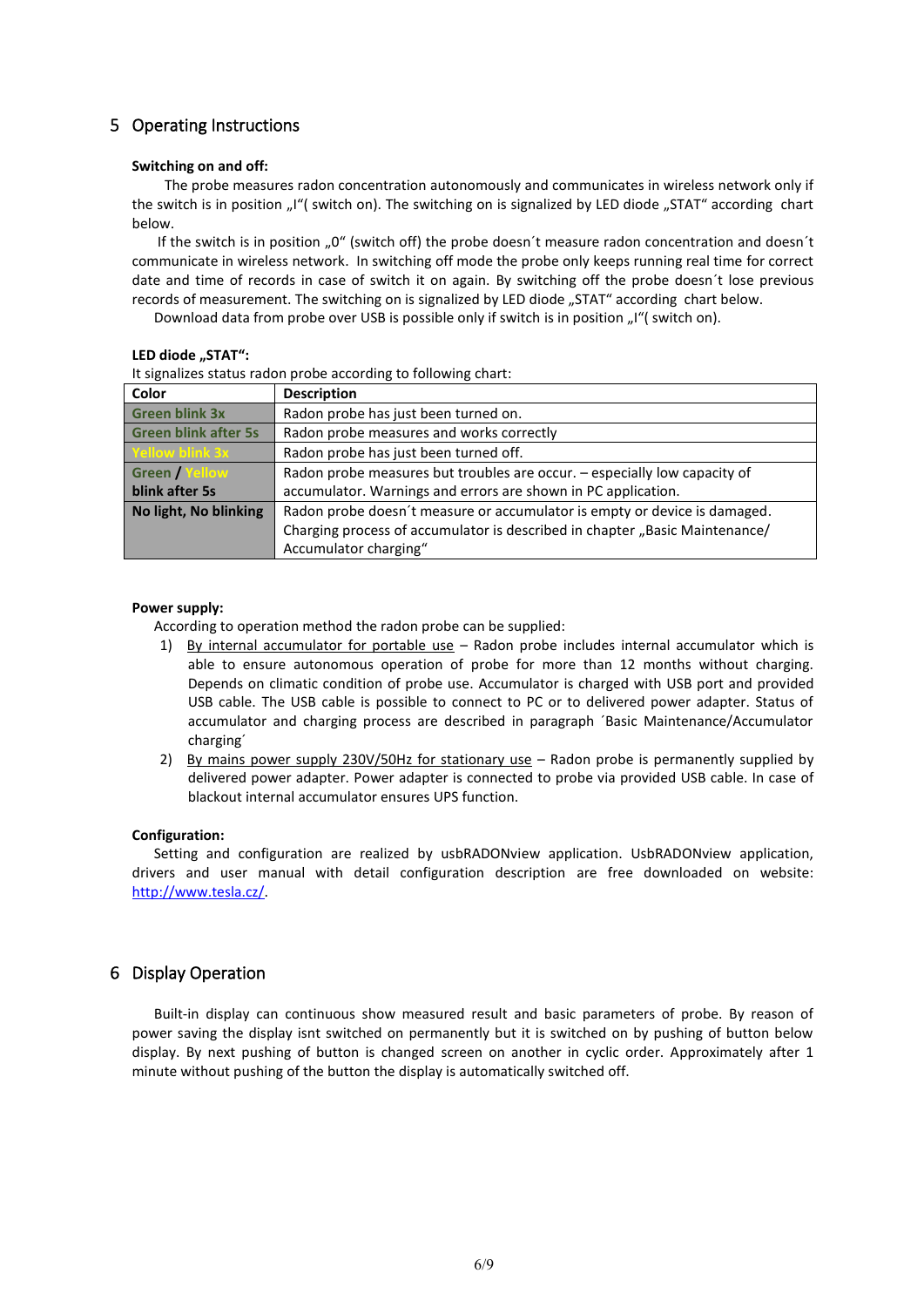

After first pushing of button from switched off display status is shown intro screen. There is shown basic information about probe as is version of firmware, serial number and status measurement running ON/OFF.



**G**o on basic data screen is possible by three ways:

- by next pushing of button on intro screen
- automatically after 5 seconds from intro screen
- directly from switched off display by pushing of button for longer than 1 second

Changing of three data screens is cyclic without intro screen and is possible to make by pushing of button. Data screens are on following pictures.



Basic data screen always mainly shows by bigger numerals the value of 1 hour moving average of radon concentration in Bq/m3 counted from RaA + RaC . Time behaviour of radon concentration is graphical shows in array of 128 x 24 pixels. It is always the graph of concentration records in memory calculated from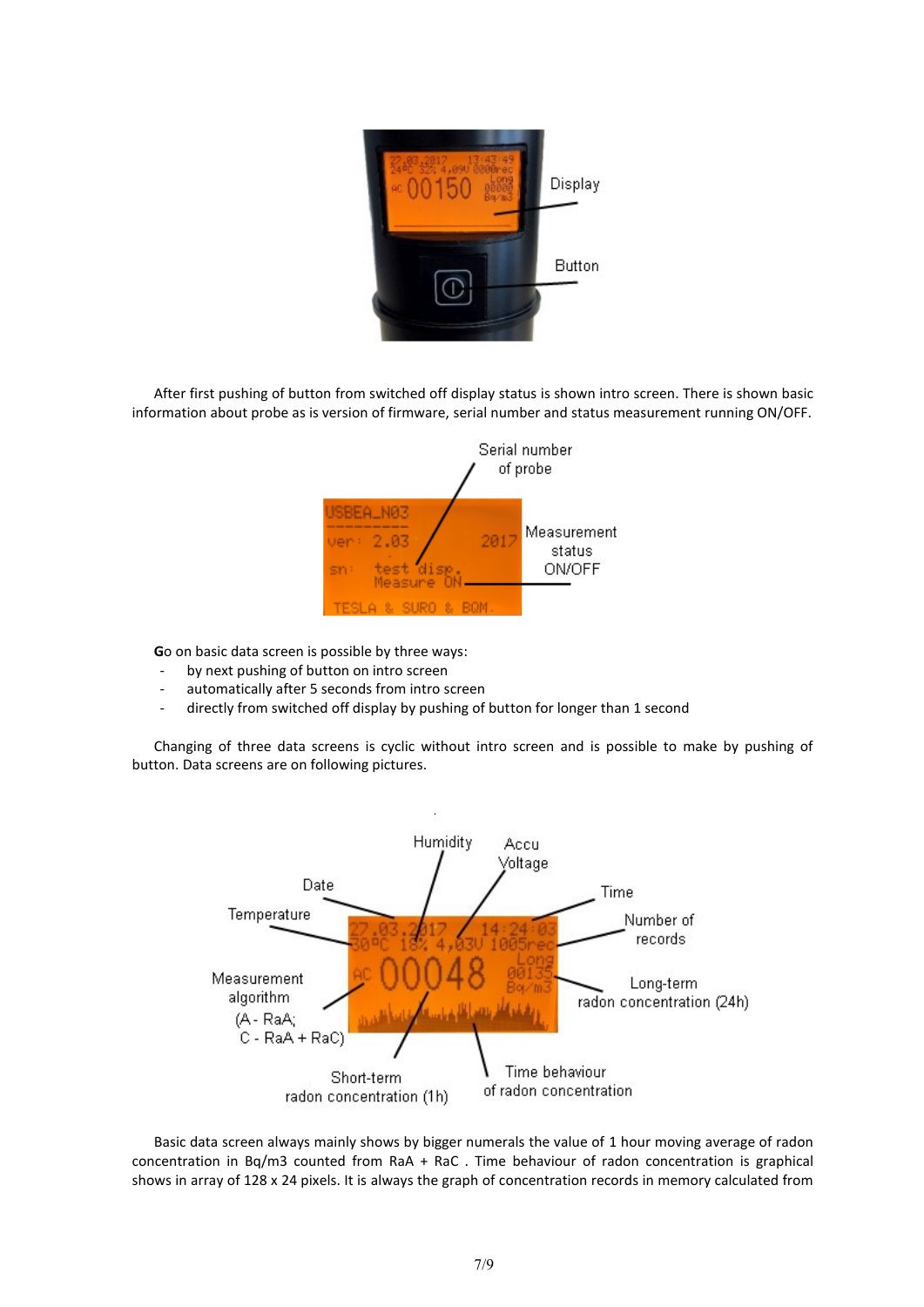RaA + RaC. In older version of probe the graph shows concentration records calculated according to setting "Measurement algorithm" AC or A in probe (on display then also see AC or A). Every columm means single data record. So for example if data record time interval is 30 minutes the graph shows time behaviour of radon concentration for last 64 hours.



Second graph shows current energy spectrum in array of 96 x 24 pixels and its parameters. Energy spectrum is divide into 96 interval and radon concentration is calculated from intervals d1-d2 (RaA) or from d1-d3 (RaA+RaC). Discriminations d1, d2, d3 are shows below graphs as well.

Numbers of impulses in discrimination intervals are counted during spectra record time interval (Trec) or till then if one of particular intervals reaches 255 impulses.



Parameters on third data screen are especially service data but record time intervals are useful.

**Notice: By display and button isnt possible to setup of probe. For setting of probe parameters is neccessary to used the PC software application usbRADONview.**

## <span id="page-7-0"></span>7 Basic Maintenance

#### **Accumulator charging:**

 During portable use of radon probe is essential to monitor state of internal accumulator and recharge it if necessary. If accumulator is discharged the probe automatically turns off. The probe is switched on again powering over USB port.

Current state of accumulator can be determined by these ways:

1) By LED diode 'STAT' - If LED starts blinking in green-yellow color it indicates that system is working incorrectly and one of main case is low voltage of accumulator. (see paragraph "Operation Manual / LED diode "STAT"")

2) In usbRADONview application - where you can check current accumulator voltage. Voltage should not fall below 3.5 V, in limit conditions falls below 3.3V.

Accumulator is charged via USB port using supplied USB cable. USB cable can be connected to PC or to supplied power adapter. Connect USB cable with power to USB port of probe. LED diode ´CHRG´ next to USB port of probe indicates charging status according to following chart:

#### **LED diode ´CHRG´**